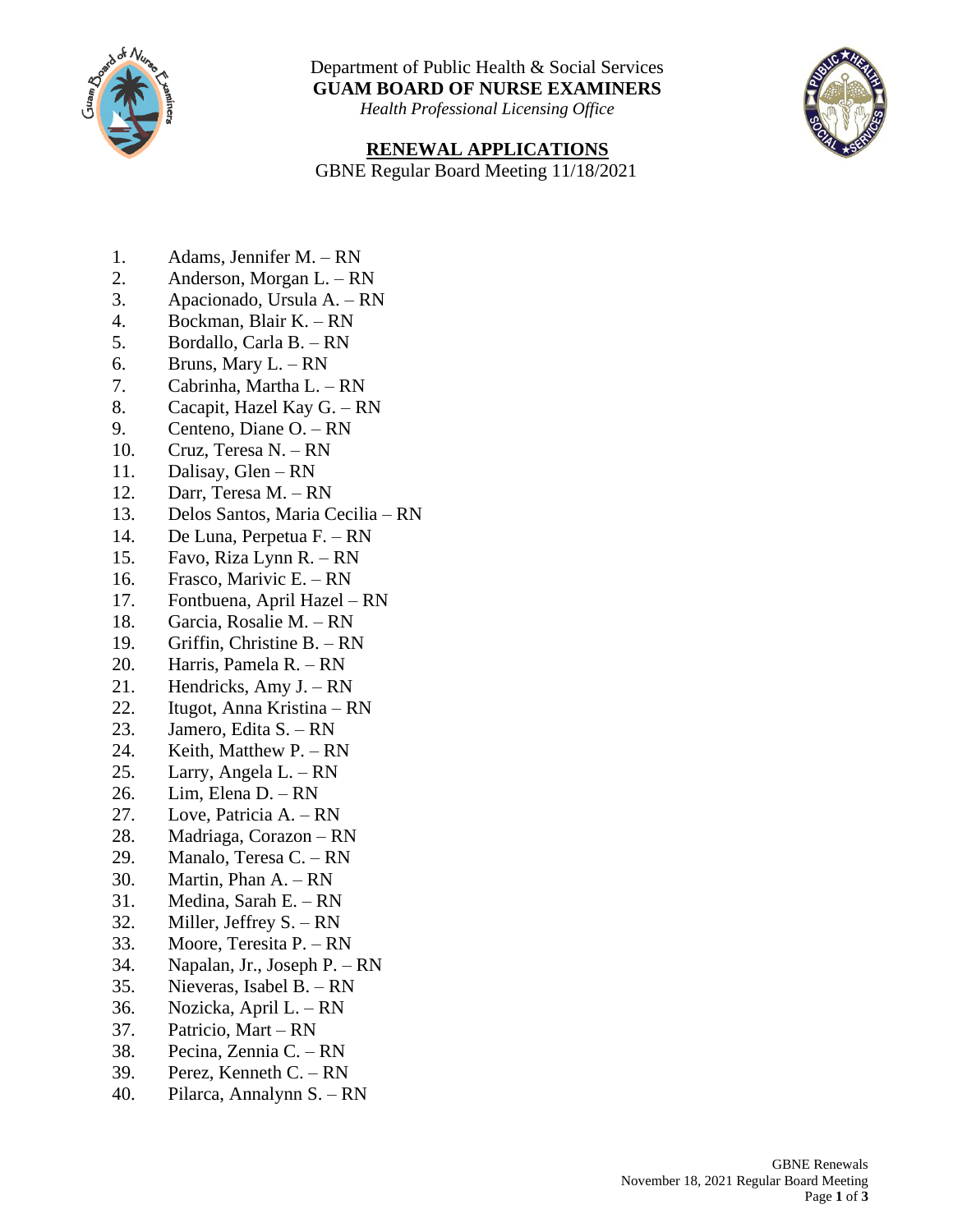

*Health Professional Licensing Office*



- 41. Pineda, Louie S. RN
- 42. Ramos, Gia Stella B. RN
- 43. Ramos, Raisa Ashley B. RN
- 44. Razo, Teresita RN
- 45. Rosas, Wenona RN
- 46. Santos, Elizabeth D. RN
- 47. Schroeder, Catherin RN
- 48. Sherwin, Douglas E. RN
- 49. Suzuki, Izumi RN
- 50. Tamisin, Alicia E. RN
- 51. Tan, George G. RN
- 52. Toves, William S. RN
- 53. Virata-Halloran, Marie RN
- 54. Webster, Alexandra N. RN
- 55. Wegner, Cheri L. RN
- 56. Yamamuro, Atsushi RN
- 57. Bugtong, Ida Estrella LPN
- 58. Bast Pabst, Juliet LPN
- 59. Bautista, Jeanette B. LPN
- 60. Delgado, Jonalyn G. LPN
- 61. Estrella, Lourdes S. LPN
- 62. Larrazabal, Maria LPN
- 63. Mendoza, Roberta A. LPN
- 64. Quenga, Salena M. LPN
- 65. Saludo, Raquel P. LPN
- 66. Santos, Davine-Marie LPN
- 67. Twilligear, Michelle LPN
- 68. Whitman, Barbara LPN
- 69. Artero, Ashley G.P. RN/APRN
- 70. Berthiaume, Norman L. RN/APRN
- 71. Fell, Tina A. RN/APRN
- 72. Joco, Vena M.Y. RN/APRN
- 73. Leishman, Lena RN/APRN
- 74. Long, Aurelia RN/APRN
- 75. Manibusan, Evangeline A. RN/APRN
- 76. Medina, Adrian M. RN/APRN
- 77. Nightingale, Janet A.E. RN/APRN
- 78. Nishimoto, Michael S. RN/APRN
- 79. Tjalas, Kirk A. RN/APRN
- 80. Dunham, David J. RN
- 81. Kalb, Courtney P. RN
- 82. Andres, Pamila LPN
- 83. Chu, Magdalyn RN
- 84. Estremadura, Kathleen A. RN